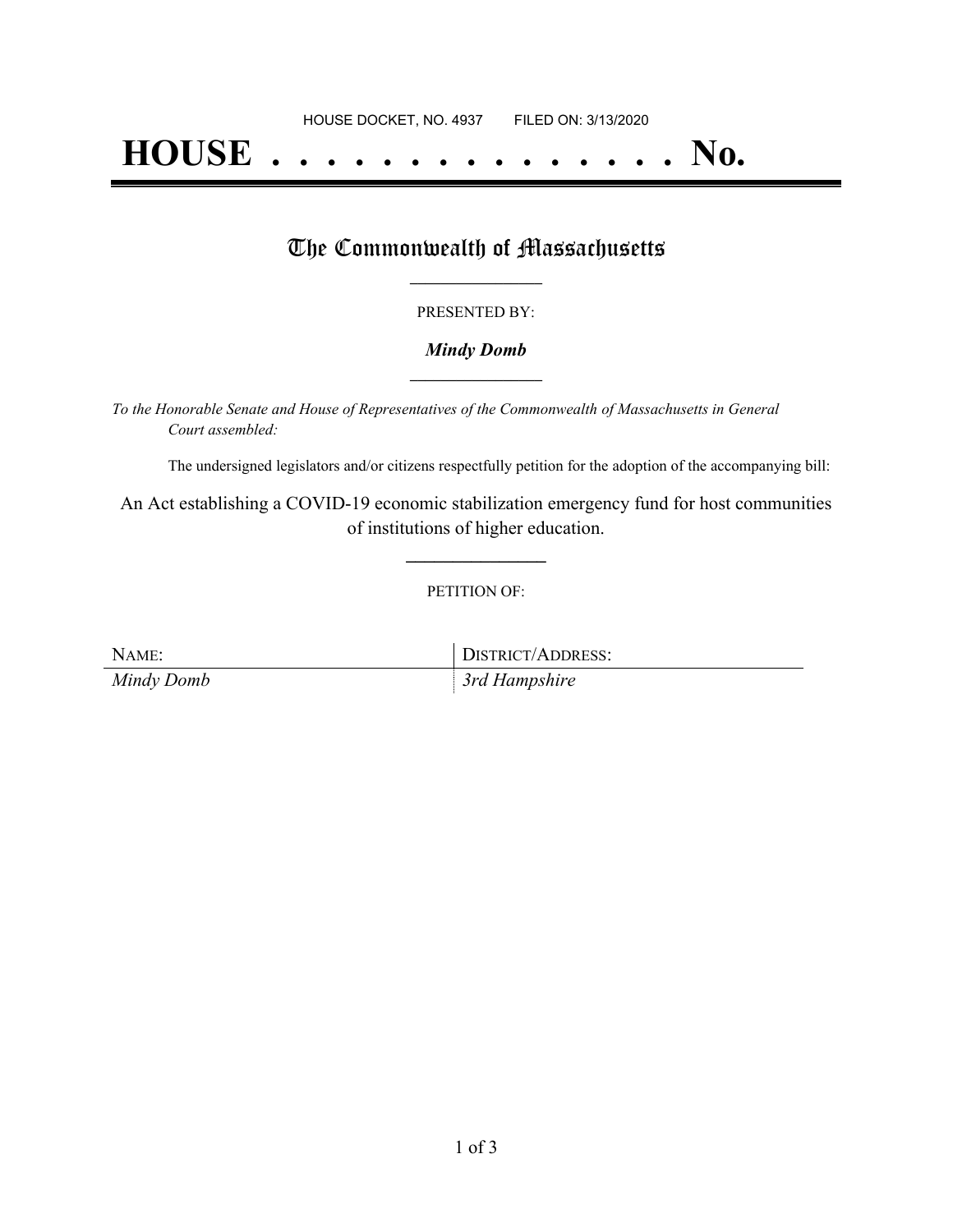# **HOUSE . . . . . . . . . . . . . . . No.**

[Pin Slip]

## The Commonwealth of Massachusetts

**In the One Hundred and Ninety-First General Court (2019-2020) \_\_\_\_\_\_\_\_\_\_\_\_\_\_\_**

**\_\_\_\_\_\_\_\_\_\_\_\_\_\_\_**

An Act establishing a COVID-19 economic stabilization emergency fund for host communities of institutions of higher education.

*Whereas,* The deferred operation of this act would tend to defeat its purpose, which is to provide forthwith for the distribution of necessaries during the COVID-19 outbreak in the Commonwealth, therefore it is hereby declared to be an emergency law, necessary for the immediate preservation of the public convenience.

Be it enacted by the Senate and House of Representatives in General Court assembled, and by the authority *of the same, as follows:*

| SECTION 1. (a) There shall be established and set upon the books of the commonwealth |  |
|--------------------------------------------------------------------------------------|--|
|--------------------------------------------------------------------------------------|--|

2 a separate fund to be known as the COVID-19 Economic Stabilization Emergency Fund to be

3 administered by the executive office of housing and economic development.

 (b) The purpose of the Fund shall be for financial assistance in the form of grants to small businesses, non-profits and municipalities within the commonwealth who have been severely affected by the COVID-19 outbreak in high impact areas. High impact areas are towns where public and private institutions of higher education are located and have closed as a result of or in response to the COVID-19 outbreak in 2020. Such financial assistance shall include, but not be limited to, grants for: (i) loss of revenue; (ii) unexpected expenses; or (iii) loss of contributions,